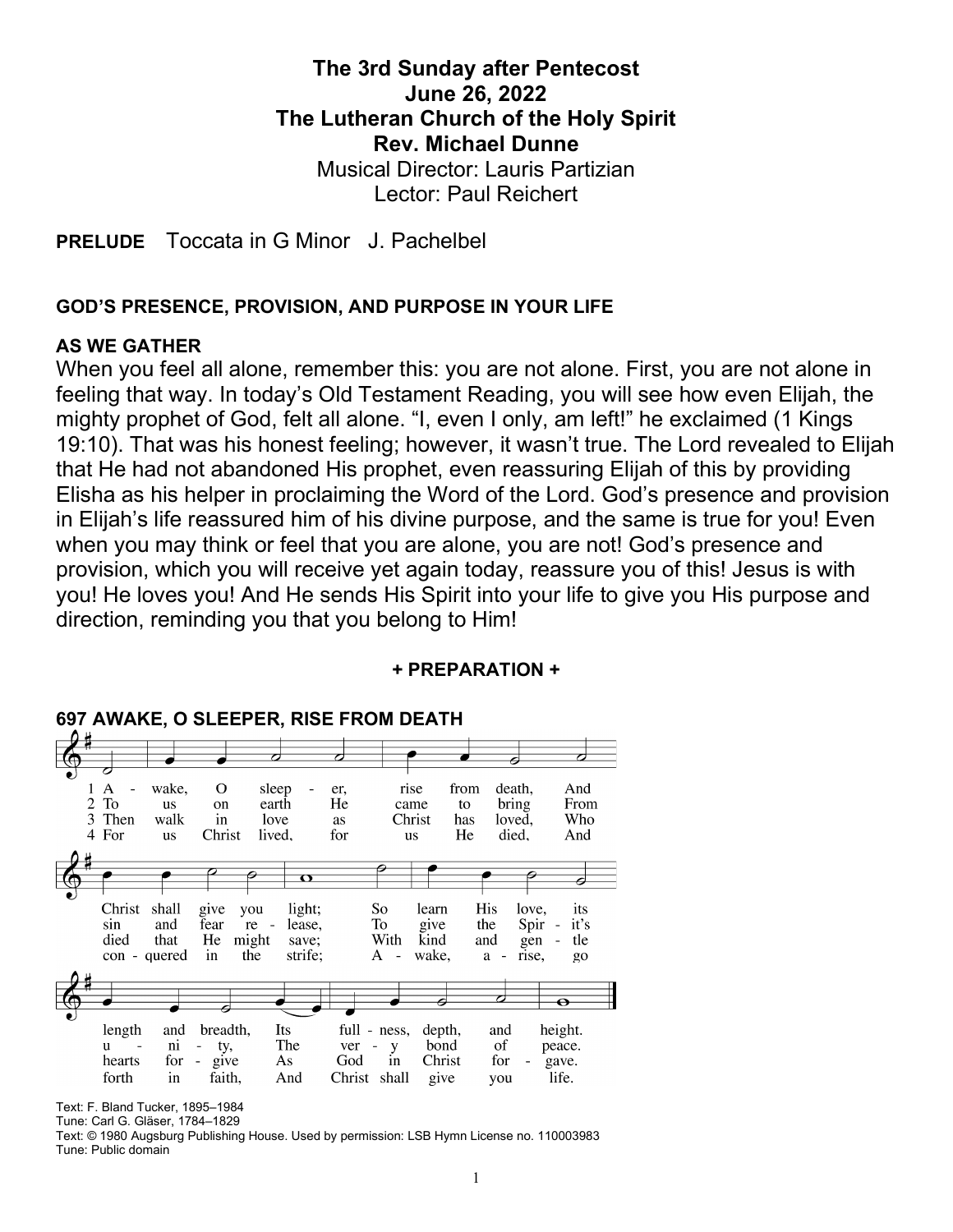#### INVOCATION

Pastor In the name of the Father and of the  $\pm$  Son and of the Holy Spirit. Congregation Amen.

# **CONFESSION AND ABSOLUTION** Galatians 5:1

Pastor For freedom Christ has set us free:

Congregation stand firm therefore, and do not submit again to a yoke of slavery.

A moment of silence for personal prayers of confession.

- Pastor Lord God, our gracious Father,
- Congregation we confess that we have not walked by Your Spirit. Instead of using our freedom to love our neighbors as ourselves, we have served our own selfish interests. We have chosen to live as our sinful flesh desires instead of as Your perfect law requires. Forgive us, heavenly Father, by the mercy You show us in the death and resurrection of Your Son. Fill us with the fruit of Your Spirit so that we who belong to Christ Jesus may walk in the way of love and worship. In His name we pray. Amen.
- Pastor The Spirit of God anointed Jesus to walk in perfect obedience to the Father's commands. His death upon the cross and resurrection from the grave prove that His grace alone gives His presence, provision, and purpose to all who belong to Him by faith. Therefore, in the stead and by the command of our Lord Jesus Christ, I forgive you all your sins in the name of the Father and of the  $\pm$  Son and of the Holy Spirit.

# Congregation Amen.

## + WORD +

# $KYRIE$  and  $168$

Pastor In peace let us pray to the Lord.

# Congregation Lord, have mercy.

Pastor For the peace from above and for our salvation let us pray to the Lord.

# Congregation Lord, have mercy.

Pastor For the peace of the whole world, for the well-being of the Church of God, and for the unity of all let us pray to the Lord.

# Congregation Lord, have mercy.

Pastor For this holy house and for all who offer here their worship and praise let us pray to the Lord.

# Congregation Lord, have mercy.

Pastor Help, save, comfort, and defend us, gracious Lord.

# Congregation Amen.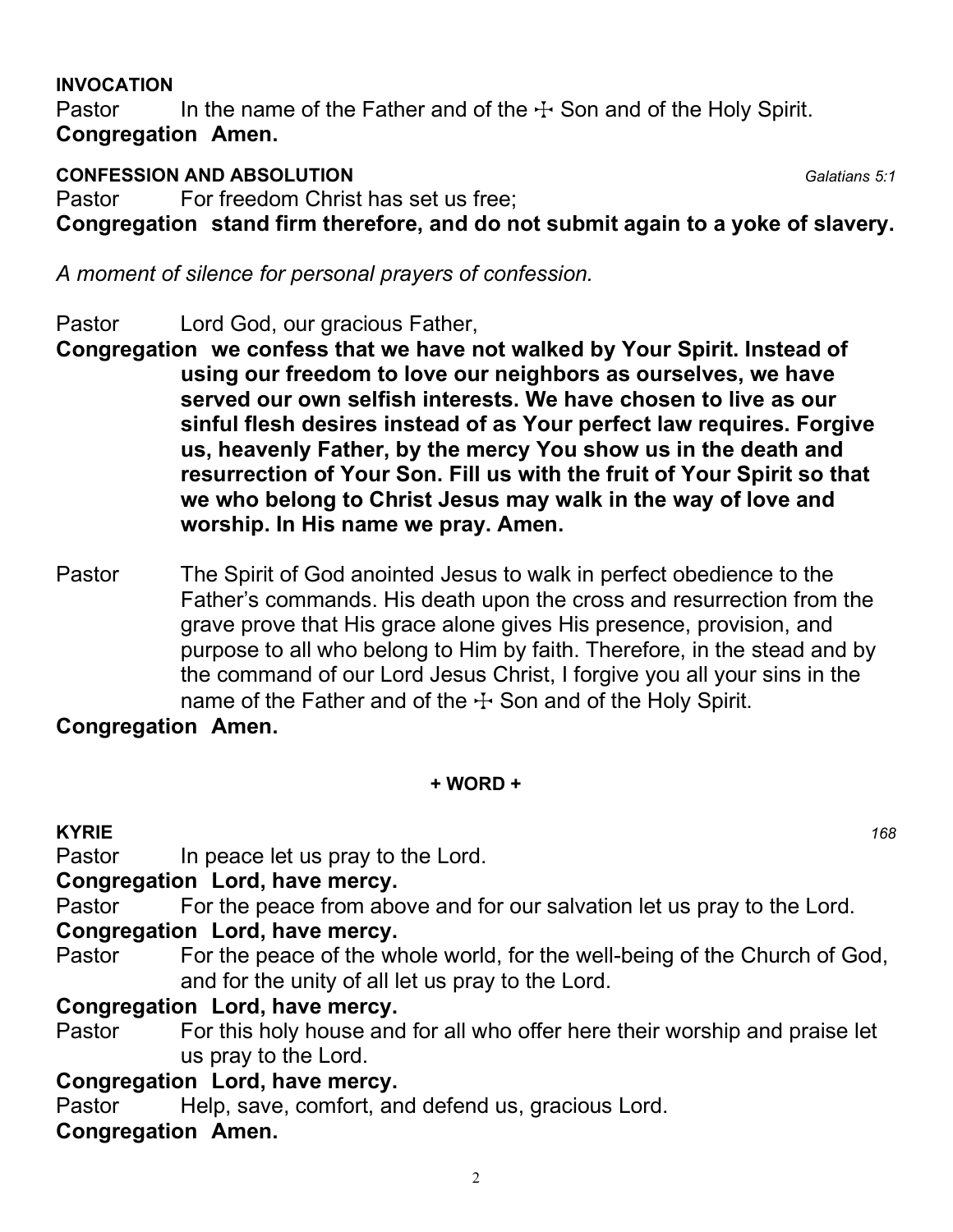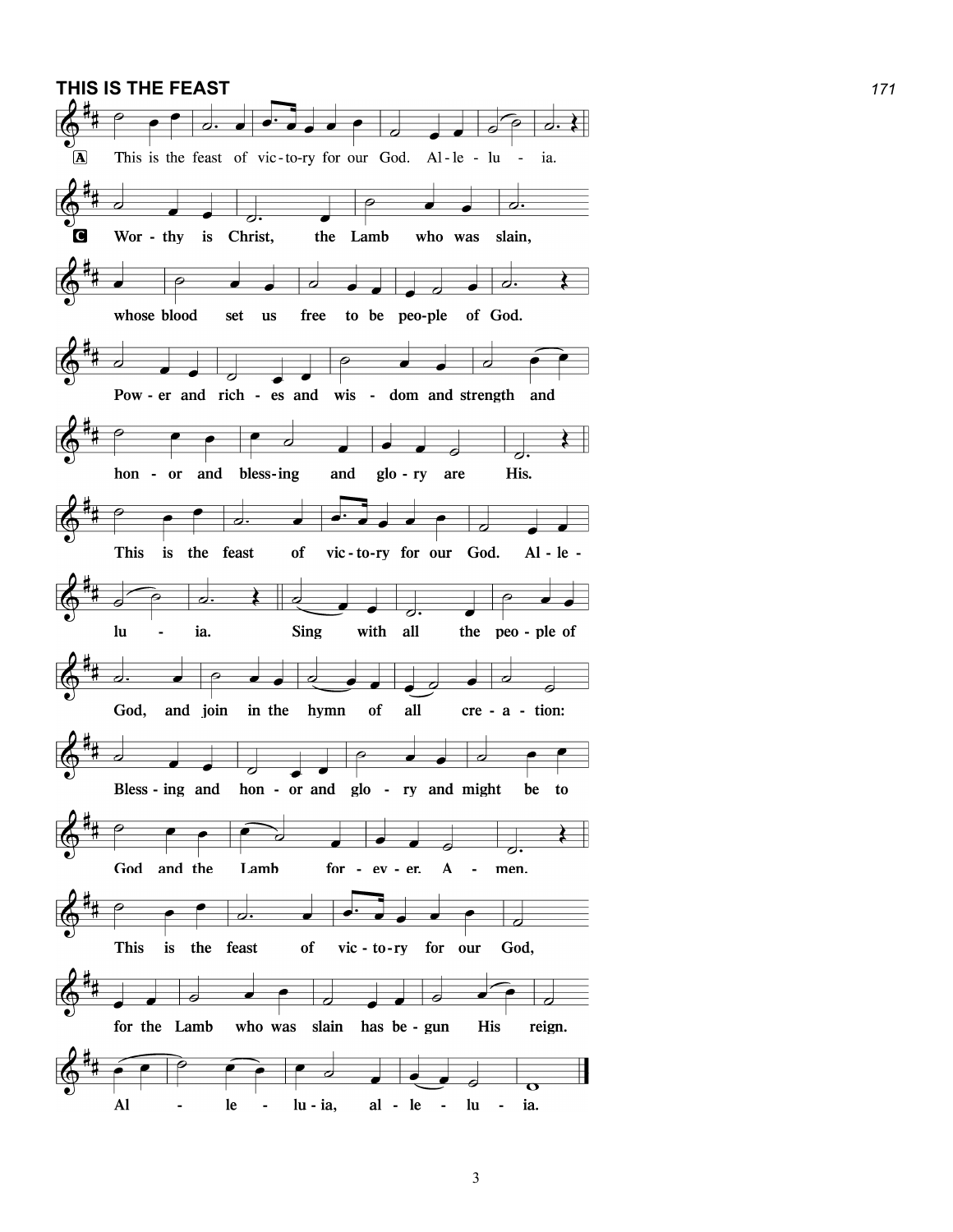## **SALUTATION**

Pastor The Lord be with you. Congregation And also with you.

#### PRAYER OF THE DAY

Pastor Let us pray.

Lord of all power and might, author and giver of all good things, graft into our hearts the love of Your name and nourish us with all goodness that we may love and serve our neighbor; through Jesus Christ, Your Son, our Lord, who lives and reigns with You and the Holy Spirit, one God, now and forever.

#### Congregation Amen.

#### **OLD TESTAMENT READING** 1 Kings 19:9b–21

 Behold, the word of the LORD came to [Elijah], and he said to him, "What are you doing here, Elijah?" <sup>10</sup>He said, "I have been very jealous for the LORD, the God of hosts. For the people of Israel have forsaken your covenant, thrown down your altars, and killed your prophets with the sword, and I, even I only, am left, and they seek my life, to take it away." <sup>11</sup>And he said, "Go out and stand on the mount before the LORD." And behold, the LORD passed by, and a great and strong wind tore the mountains and broke in pieces the rocks before the LORD, but the LORD was not in the wind. And after the wind an earthquake, but the LORD was not in the earthquake.  $12$ And after the earthquake a fire, but the LORD was not in the fire. And after the fire the sound of a low whisper. <sup>13</sup>And when Elijah heard it, he wrapped his face in his cloak and went out and stood at the entrance of the cave. And behold, there came a voice to him and said, "What are you doing here, Elijah?" <sup>14</sup>He said, "I have been very jealous for the LORD, the God of hosts. For the people of Israel have forsaken your covenant, thrown down your altars, and killed your prophets with the sword, and I, even I only, am left, and they seek my life, to take it away." <sup>15</sup>And the LORD said to him, "Go, return on your way to the wilderness of Damascus. And when you arrive, you shall anoint Hazael to be king over Syria. <sup>16</sup>And Jehu the son of Nimshi you shall anoint to be king over Israel, and Elisha the son of Shaphat of Abel-meholah you shall anoint to be prophet in your place. <sup>17</sup>And the one who escapes from the sword of Hazael shall Jehu put to death, and the one who escapes from the sword of Jehu shall Elisha put to death. <sup>18</sup>Yet I will leave seven thousand in Israel, all the knees that have not bowed to Baal, and every mouth that has not kissed him."

 $19$ So he departed from there and found Elisha the son of Shaphat, who was plowing with twelve yoke of oxen in front of him, and he was with the twelfth. Elijah passed by him and cast his cloak upon him.  $^{20}$ And he left the oxen and ran after Elijah and said, "Let me kiss my father and my mother, and then I will follow you." And he said to him, "Go back again, for what have I done to you?" <sup>21</sup>And he returned from following him and took the yoke of oxen and sacrificed them and boiled their flesh with the yokes of the oxen and gave it to the people, and they ate. Then he arose and went after Elijah and assisted him.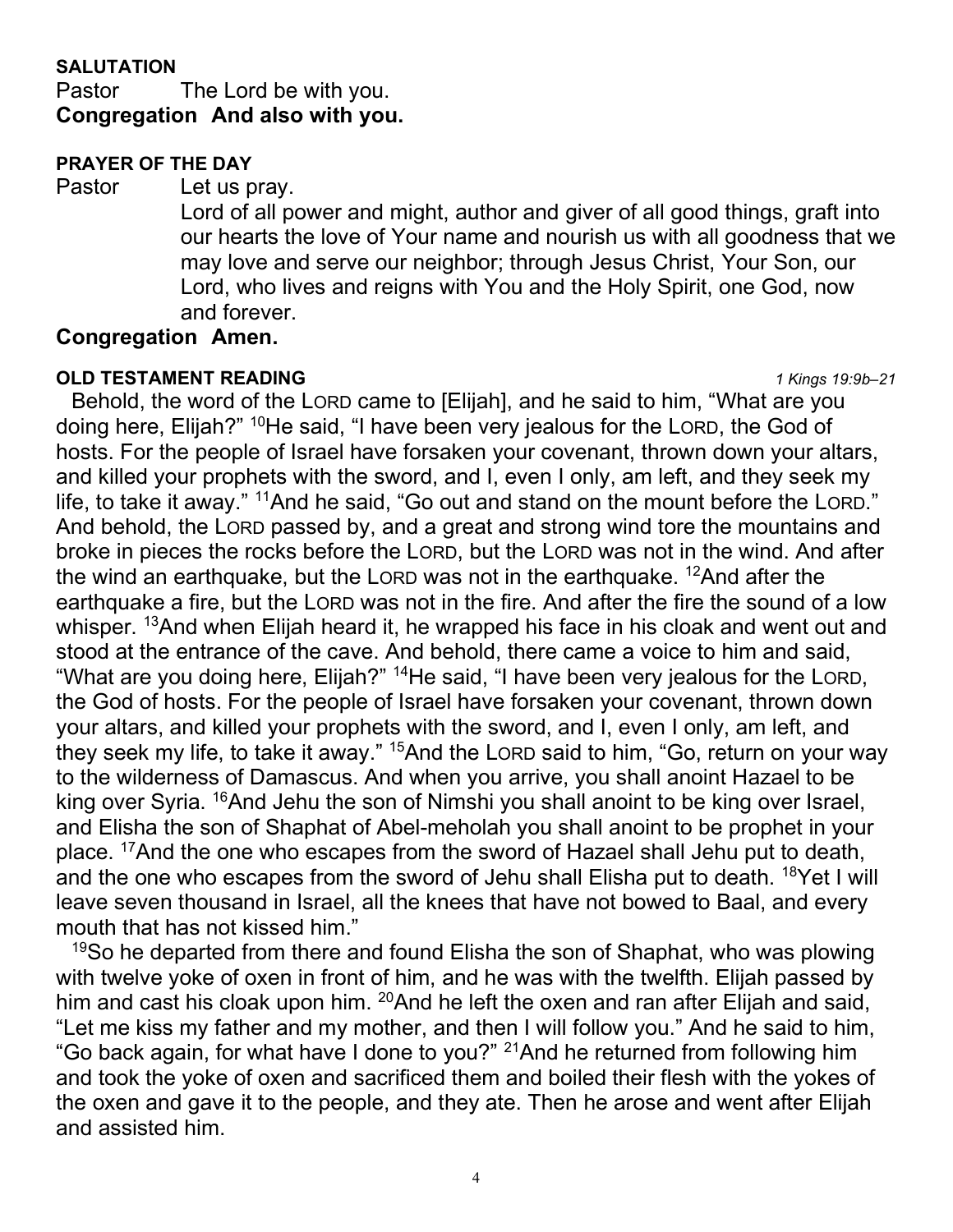# Leader This is the Word of the Lord. Congregation Thanks be to God.

| <b>PSALM</b><br>Leader                                                  | Preserve me, O God, for in You I take refuge.<br>Congregation I say to the LORD, "You are my Lord; I have no good apart from<br>You." | Psalm 16 |
|-------------------------------------------------------------------------|---------------------------------------------------------------------------------------------------------------------------------------|----------|
| Leader                                                                  | As for the saints in the land, they are the excellent ones, in whom is all my<br>delight.                                             |          |
|                                                                         | Congregation The sorrows of those who run after another god shall multiply;                                                           |          |
| Leader                                                                  | their drink offerings of blood I will not pour out or take their names on my<br>lips.                                                 |          |
| Congregation The Lorp is my chosen portion and my cup; You hold my lot. |                                                                                                                                       |          |
| Leader                                                                  | The lines have fallen for me in pleasant places; indeed, I have a beautiful<br>inheritance.                                           |          |
|                                                                         | Congregation I bless the Lorp who gives me counsel; in the night also my heart<br>instructs me.                                       |          |
| Leader                                                                  | I have set the LORD always before me; because He is at my right hand, I<br>shall not be shaken.                                       |          |
|                                                                         | Congregation Therefore my heart is glad, and my whole being rejoices; my flesh<br>also dwells secure.                                 |          |
| Leader                                                                  | For You will not abandon my soul to Sheol, or let Your holy one see<br>corruption.                                                    |          |
| Congregation You make known to me the path of life;                     |                                                                                                                                       |          |

Leader in Your presence there is fullness of joy; Congregation at Your right hand are pleasures forevermore.

EPISTLE Galatians 5:1, 13–25

<sup>1</sup>For freedom Christ has set us free; stand firm therefore, and do not submit again to a yoke of slavery. . . .

 $13$ For you were called to freedom, brothers. Only do not use your freedom as an opportunity for the flesh, but through love serve one another.  $14$  For the whole law is fulfilled in one word: "You shall love your neighbor as yourself." <sup>15</sup>But if you bite and devour one another, watch out that you are not consumed by one another.

 $16$ But I say, walk by the Spirit, and you will not gratify the desires of the flesh.  $17$ For the desires of the flesh are against the Spirit, and the desires of the Spirit are against the flesh, for these are opposed to each other, to keep you from doing the things you want to do.  $18$ But if you are led by the Spirit, you are not under the law.  $19$ Now the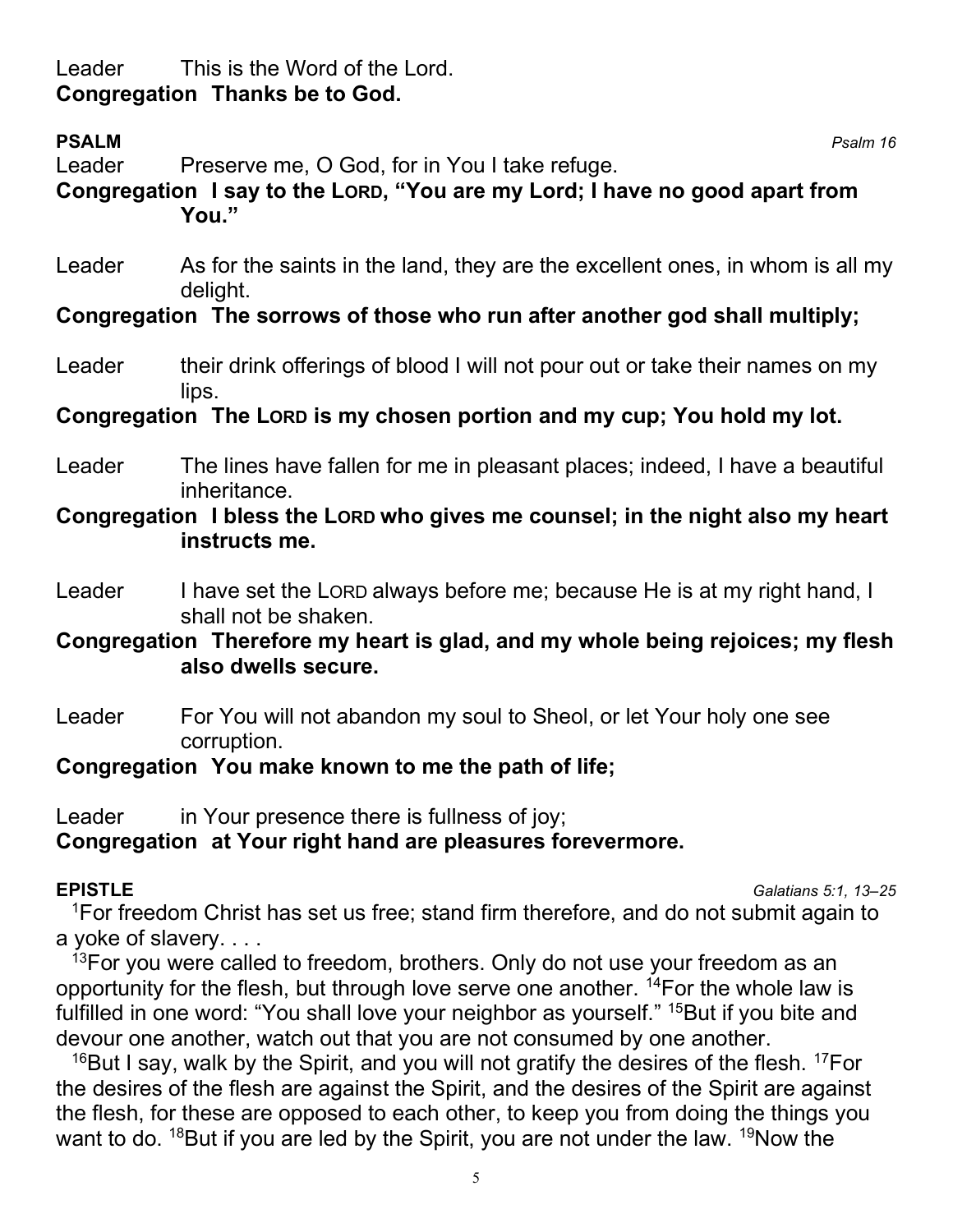works of the flesh are evident: sexual immorality, impurity, sensuality, <sup>20</sup>idolatry, sorcery, enmity, strife, jealousy, fits of anger, rivalries, dissensions, divisions,  $2^{1}$ envy, drunkenness, orgies, and things like these. I warn you, as I warned you before, that those who do such things will not inherit the kingdom of God.  $^{22}$ But the fruit of the Spirit is love, joy, peace, patience, kindness, goodness, faithfulness,  $^{23}$ gentleness, selfcontrol; against such things there is no law. <sup>24</sup>And those who belong to Christ Jesus have crucified the flesh with its passions and desires.

 $25$ If we live by the Spirit, let us also walk by the Spirit.

# Leader This is the Word of the Lord. Congregation Thanks be to God.



# HOLY GOSPEL 251–62

Pastor The Holy Gospel according to St. Luke, the ninth chapter. Congregation Glory to You, O Lord.

<sup>51</sup>When the days drew near for [Jesus] to be taken up, he set his face to go to Jerusalem. <sup>52</sup>And he sent messengers ahead of him, who went and entered a village of the Samaritans, to make preparations for him. <sup>53</sup>But the people did not receive him, because his face was set toward Jerusalem. <sup>54</sup>And when his disciples James and John saw it, they said, "Lord, do you want us to tell fire to come down from heaven and consume them?" <sup>55</sup>But he turned and rebuked them. <sup>56</sup>And they went on to another village.

<sup>57</sup>As they were going along the road, someone said to him, "I will follow you wherever you go." <sup>58</sup>And Jesus said to him, "Foxes have holes, and birds of the air have nests, but the Son of Man has nowhere to lay his head." <sup>59</sup>To another he said, "Follow me." But he said, "Lord, let me first go and bury my father." <sup>60</sup>And Jesus said to him, "Leave the dead to bury their own dead. But as for you, go and proclaim the kingdom of God." <sup>61</sup>Yet another said, "I will follow you, Lord, but let me first say farewell to those at my home." <sup>62</sup> Jesus said to him, "No one who puts his hand to the plow and looks back is fit for the kingdom of God."

Pastor This is the Gospel of the Lord. Congregation Praise to You, O Christ.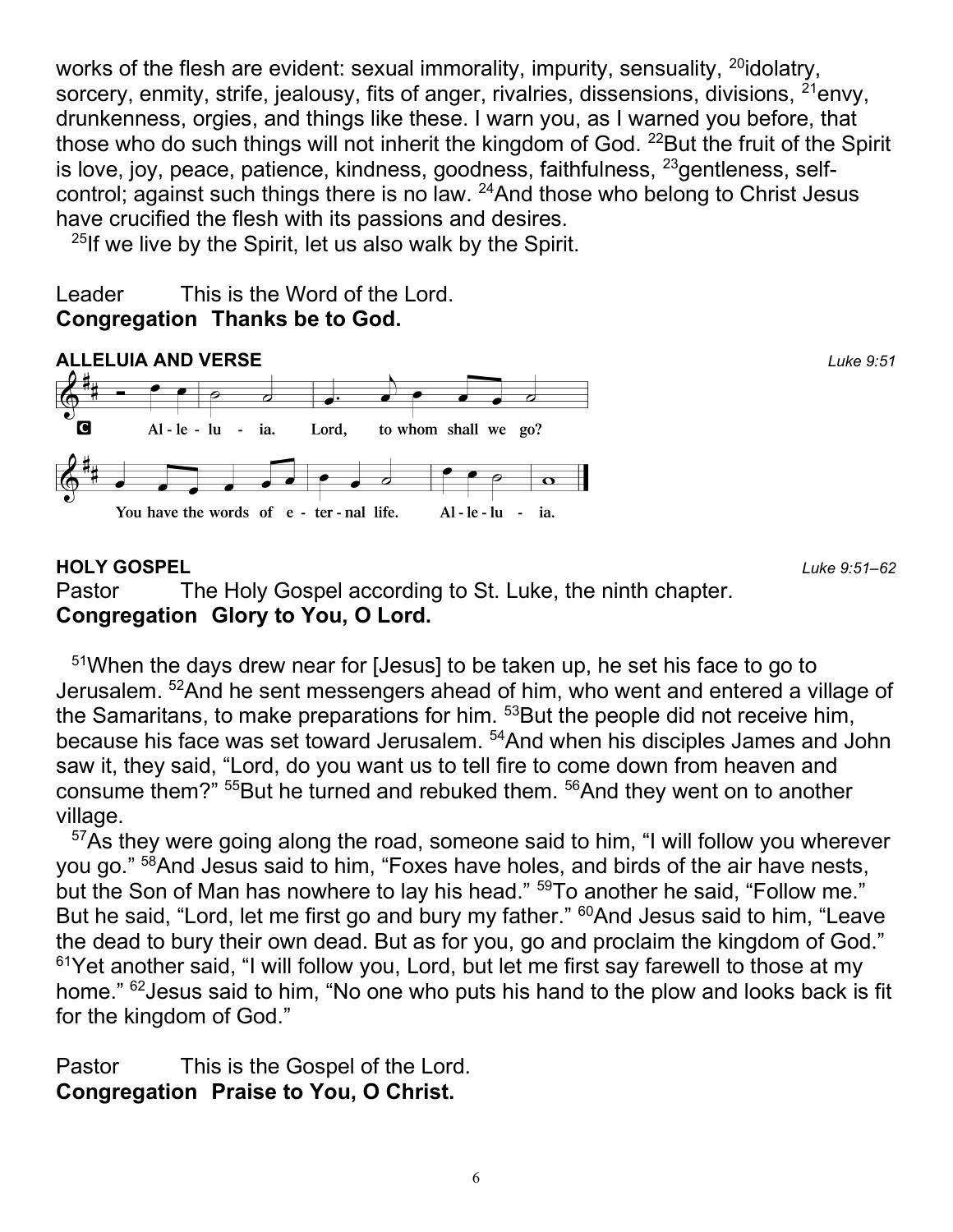#### APOSTLES' CREED Nicente Creed APOSTLES' CREED

Congregation I believe in God, the Father Almighty, maker of heaven and earth.

> And in Jesus Christ, His only Son, our Lord, who was conceived by the Holy Spirit, born of the virgin Mary, suffered under Pontius Pilate, was crucified, died and was buried. He descended into hell. The third day He rose again from the dead. He ascended into heaven and sits at the right hand of God the Father Almighty. From thence He will come to judge the living and the dead.

I believe in the Holy Spirit, the holy Christian Church, the communion of saints, the forgiveness of sins, the resurrection of the body, and the life  $\div$  everlasting. Amen.



Text: George Duffield, Jr., 1818–88, alt. Tune: George J. Webb, 1803–87 Text and tune: Public domain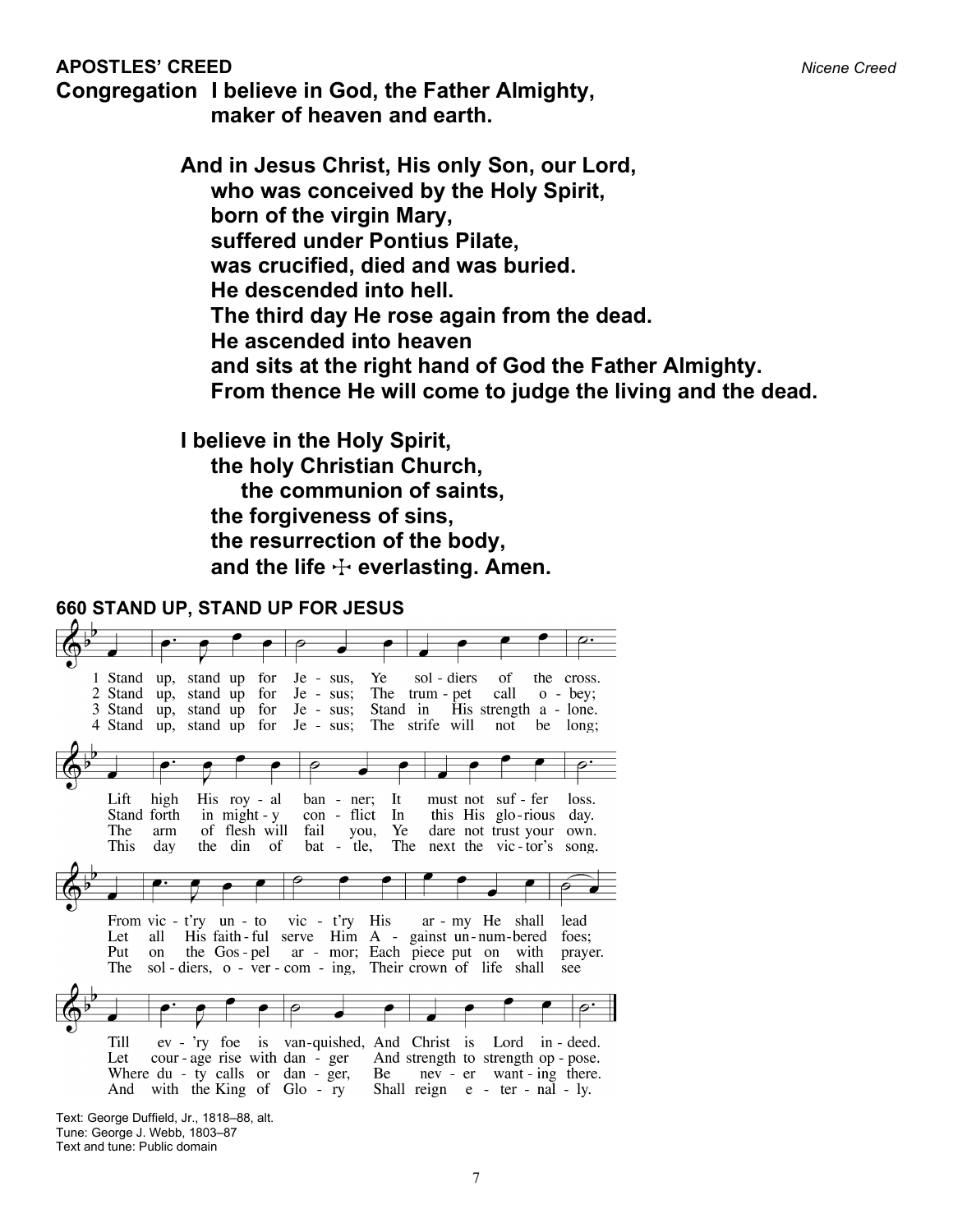#### **SERMON**



#### PRAYER OF THE CHURCH

Pastor Let us pray for the whole people of God in Christ Jesus and for all people according to their needs.

> Gracious God, our heavenly Father, You have created us in Your image and called us into fellowship with Your Son, Jesus Christ, by the power of Your Holy Spirit. Help us to know that You are always with us—guiding our steps, providing for our lives, hearing our prayers, and answering us in ways that are for our good and that bring glory to Your name. Lord, in Your mercy,

## Congregation hear our prayer and receive our thanks for Your presence in our lives.

- Pastor You reign over all the universe as King of kings and Lord of lords! In You, Lord Jesus, all things are held together. In You, Lord Jesus, we live and move and have our being. You provide well for all those who belong to You. Grant us hearts to receive Your Word, hands to extend Your love to others, and feet to walk by Your Spirit. Lord, in Your mercy,
- Congregation hear our prayer and receive our thanks for Your provision in our lives.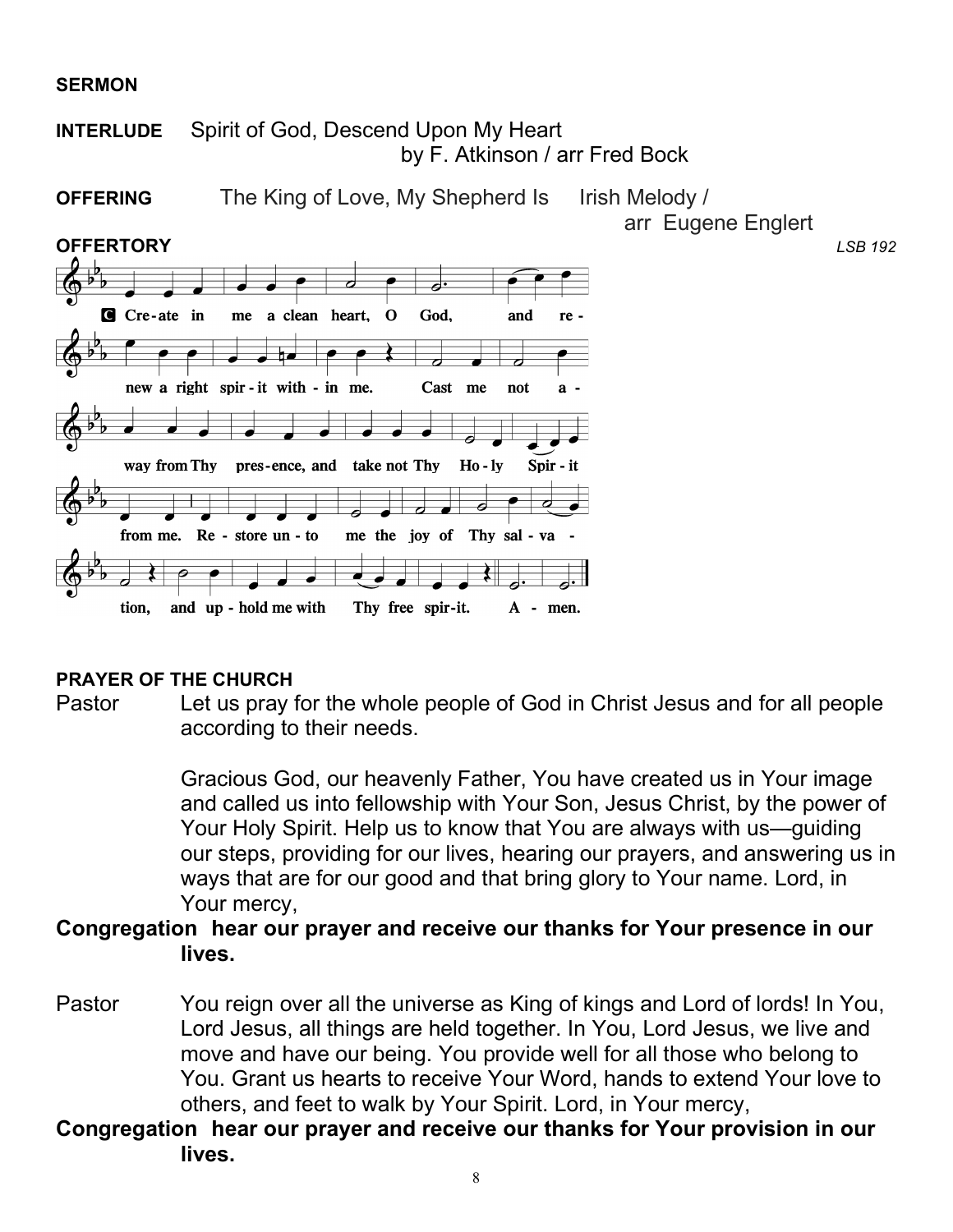Pastor Holy Spirit, when we feel lost and alone, remind us of Your never-failing love. Instill in us the readiness to be led by You in the purpose that You give to all who follow Jesus Christ. Send Your Church out into every corner of the world to proclaim the Good News of life and salvation in our Savior's death and resurrection. Until the day He comes again, grant that we never grow tired of sharing the Gospel with our neighbors. Lord, in Your mercy,

# Congregation hear our prayer and receive our thanks for Your purpose in our lives.

Pastor Merciful Lord, we pray Your blessing upon all who lead and govern us, for all who protect us from harm and danger, and for all who work for the wellbeing of our communities, our state, and our nation. Grant that Your presence and provision be known in our families and in the lives of our children. Remind those who are homebound, hospitalized, or ailing in any way that they are never alone, for You are always with them. [Grant Your healing mercies to those we name before You, especially . . .] Lord, in Your mercy,

# Congregation hear our prayer.

Pastor Into Your faithful hands, O Lord, we commend ourselves and all those for whom we pray, ever trusting in Your mercy; through Jesus Christ, our Lord.

# Congregation Amen.

#### LORD'S PRAYER

Congregation Our Father who art in heaven, hallowed be Thy name, Thy kingdom come, Thy will be done on earth as it is in heaven; give us this day our daily bread; and forgive us our trespasses as we forgive those who trespass against us; and lead us not into temptation, but deliver us from evil. For Thine is the kingdom and the power and the glory forever and ever. Amen.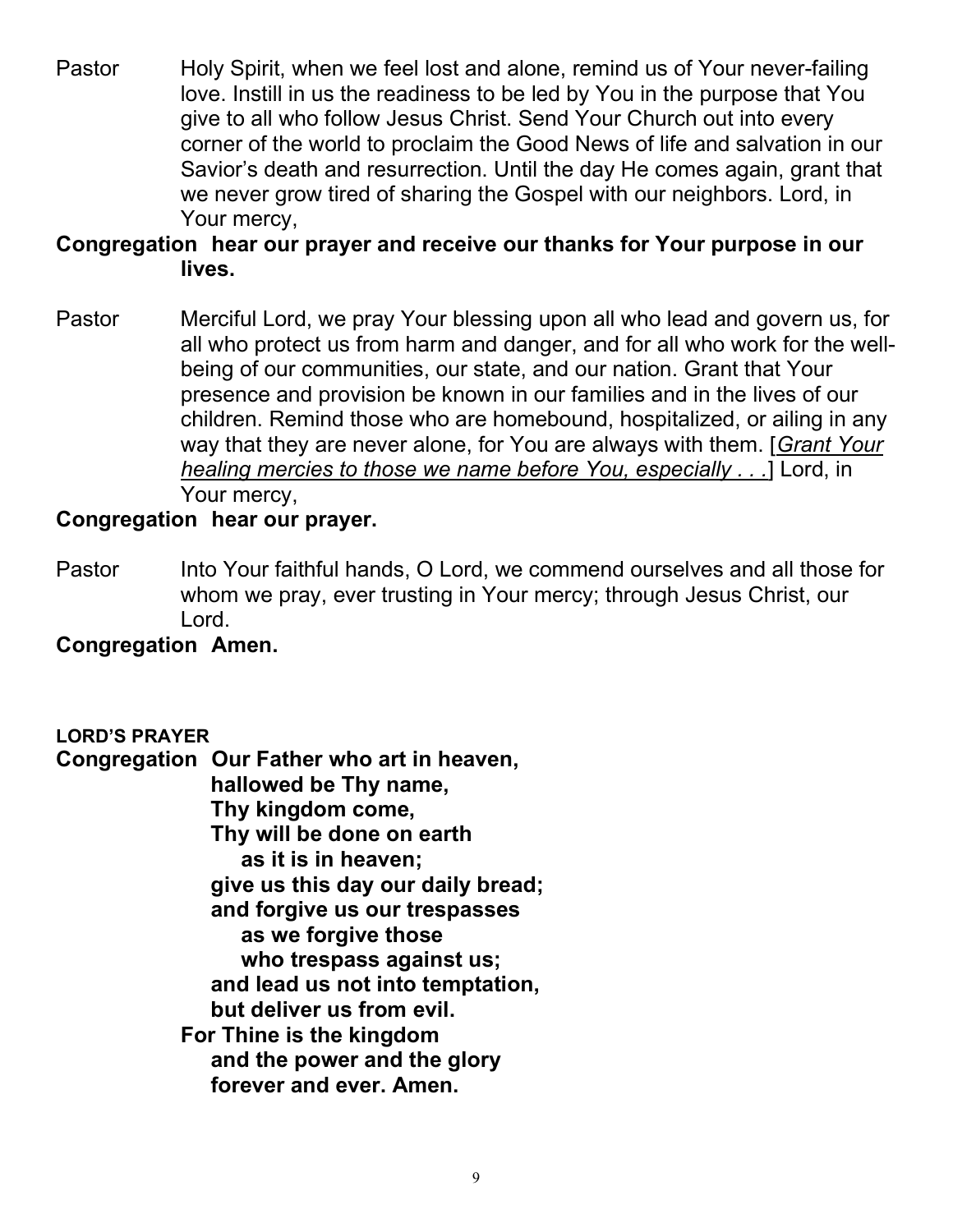#### **CLOSING SENTENCES** Galatians 5:1, 25

Pastor For freedom Christ has set us free;

Congregation stand firm therefore, and do not submit again to a yoke of slavery.

Pastor If we live by the Spirit,

Congregation let us also walk by the Spirit.

#### **BENEDICTION**

Pastor The Lord bless you and keep you.

The Lord make His face shine on you and be gracious to you. The Lord look upon you with favor and  $\pm$  give you peace.

Congregation Amen.



# POSTLUDE Yorkminster Processional by Gordon Young

Creative Worship for the Lutheran Parish, Series C, Quarter 3. Copyright © 2022 Concordia Publishing House. All rights reserved. Used by permission.